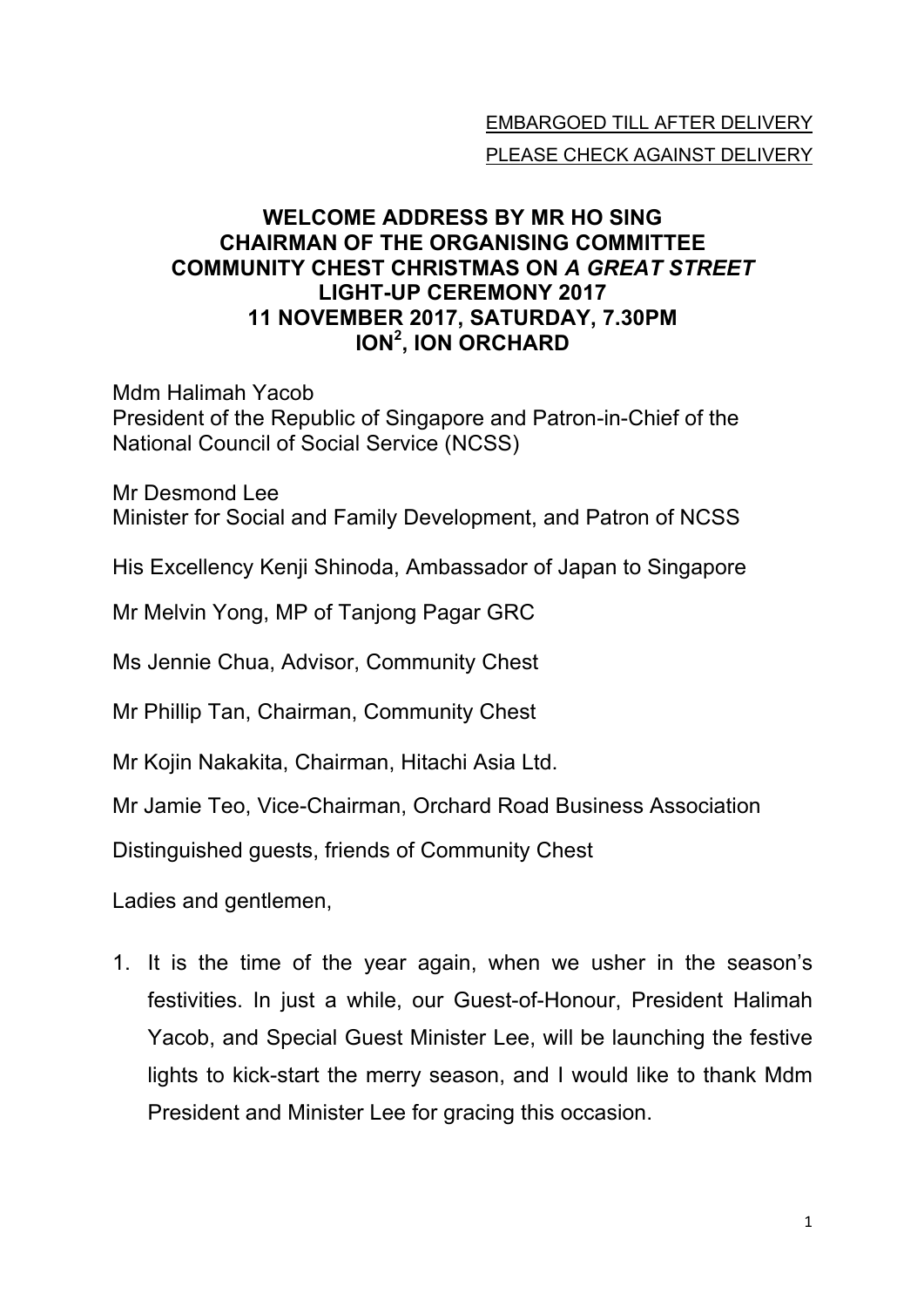- 2. Thank you to our co-organiser, Orchard Road Business Association, for giving us this valuable platform every year to raise much needed funds to benefit about 80 social service organisations supported by Community Chest, and the Singapore Tourism Board for supporting this event. I also want to thank our long-standing partner and main sponsor, Hitachi Group of Companies, for supporting Community Chest in meeting the needs of the community.
- 3. I would also like to make a special mention of our other corporate partners – PropNex Realty, SMRT Corporation Limited, StarHub Ltd, Evangel Family Church, NTUC FairPrice Foundation Limited, Daikin Air-conditioning (Singapore) Pte Ltd, CapitaLand Hope Foundation the philanthropic arm of CapitaLand; partners who helped to make the event possible, ION Orchard, Pokka International Pte. Ltd., How's Catering, Singapore Red Cross and the Boys' Brigade in Singapore, our two emcees tonight Ms Wong Li Lin and Mr Aqram, and all who have helped in one and many ways for this event. Thank you.
- 4. While we celebrate the festivities with close friends and family, we should also extend the spirit of caring and sharing to those in our community. The People, Private and Public sectors can do more to support persons with disabilities and help them to integrate into the community as we build a caring and inclusive Singapore. Community Chest is already supporting social service organisations that provide the necessary training to prepare persons with disabilities for employment. Together with the support from the private sector, persons with disabilities can be provided with employment opportunities to enable them to contribute at the workplace and realise their full potential.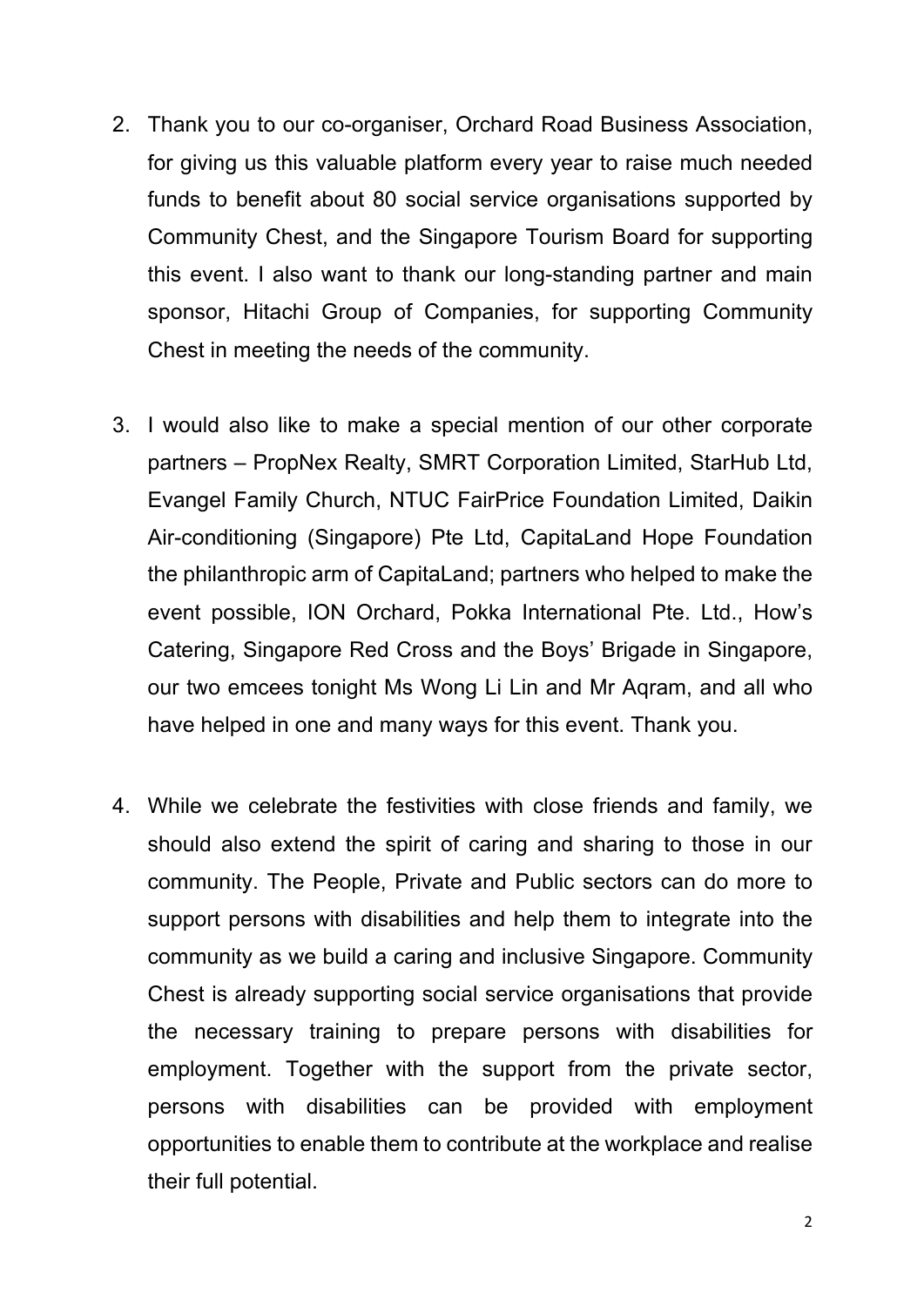- 5. I am glad to have with us tonight, some employers who have embraced progressive inclusive practices at their workplaces, including outlets or chains situated along the Orchard Road belt. They are, NTUC FairPrice, Pan Pacific Hotel Group, Grand Park Orchard, Mandarin Orchard Singapore, Swensen's and Uniqlo Singapore. I would like to commend these organisations for taking the lead in fostering inclusion in the workplace and empowering persons with disabilities through sustainable employment.
- 6. Many of the service users who are employed at these workplaces had graduated from special education schools supported by Community Chest. One of them is Mr Lai Bo Cheng who is currently employed as a Driveway Ambassador at Mandarin Orchard Singapore. Bo Cheng graduated from Metta School, and first started as a trainee doorman with Mandarin Orchard in a Work Experience programme. He shined when given the opportunity 7 years ago and today he is an outstanding employee who received numerous awards for his good performance and excellent service. He is also a proud mentor to other trainees with special needs.
- 7. Bo Cheng is proof that if the community comes together to promote the participation of persons with disabilities and create opportunities for them to be a meaningful part of society, they too can shine.
- 8. At this point, I would like to introduce our passionate performers for tonight – Singapore's largest inclusive orchestra, The Purple Symphony. The orchestra comprises 90 members, with and without disabilities. The Purple Symphony is a true embodiment of what it